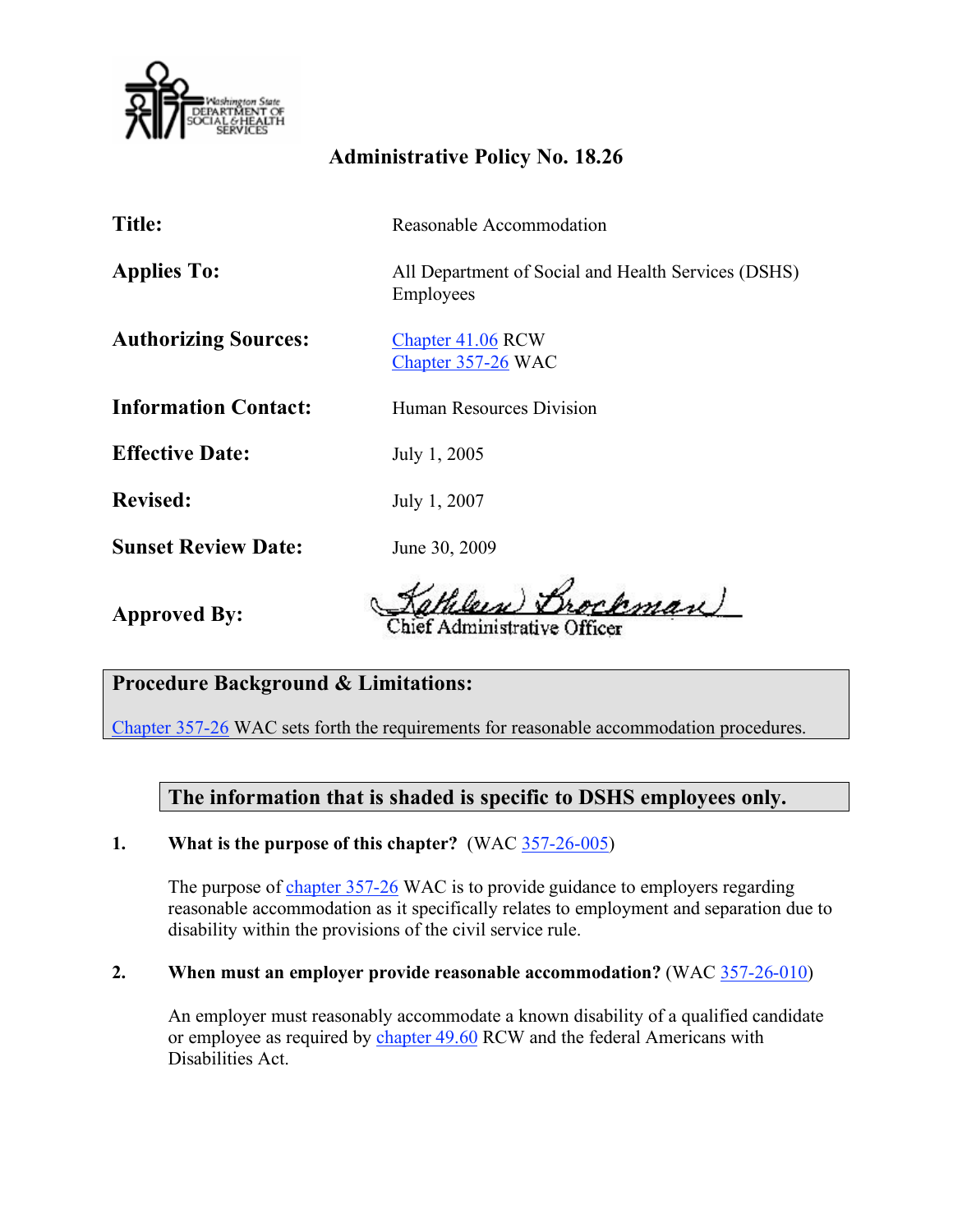**DSHS will acknowledge receipt of the employee's request for reasonable accommodation and begin processing the request within thirty (30) calendar days.** 

#### **3. What actions may an employer take to provide reasonable accommodation?** (WAC 357-26-015)

 For persons with disabilities, as defined by state or federal law, reasonable accommodation may include, but is not limited to:

- a. Accommodation in application procedures, testing, and the interview process; or
- b. Modifications or adjustments to a job, work method, or work environment that make it possible for a qualified person with a disability to perform the essential functions of a position, or enjoy the benefits and privileges of employment equal to employees without disabilities.

#### **4. What is the requirement for employers to have a policy and procedure covering reasonable accommodation?** (WAC 357-26-020)

a. In accordance with the policy statement requirements of WAC  $\frac{357-25-025}{25}$ , employers must develop and maintain a policy statement on reasonable accommodation.

 **The policy statement on reasonable accommodation can be found in Administrative Policy 18.25, paragraph #5.b.** 

- b. In accordance with state and federal laws, employers must develop and make readily available a procedure regarding reasonable accommodation of employees with disabilities.
	- i. Each employee who requests reasonable accommodation must be provided access to the employer's reasonable accommodation procedure in an accessible format.
	- ii. Employees who request reasonable accommodation must be notified in writing that in the event he or she cannot be accommodated in his or her current position, and placement in an alternative vacant position is not possible, the appointing authority may initiate a disability separation in accordance with WAC 357-46-160.

 **The Human Resources Division is responsible for developing and procedures can be accessed on the HRD webpage under: References, Guidelines and Best Practices, Reasonable Accommodation, Guidelines administering the DSHS reasonable accommodation procedures. The**